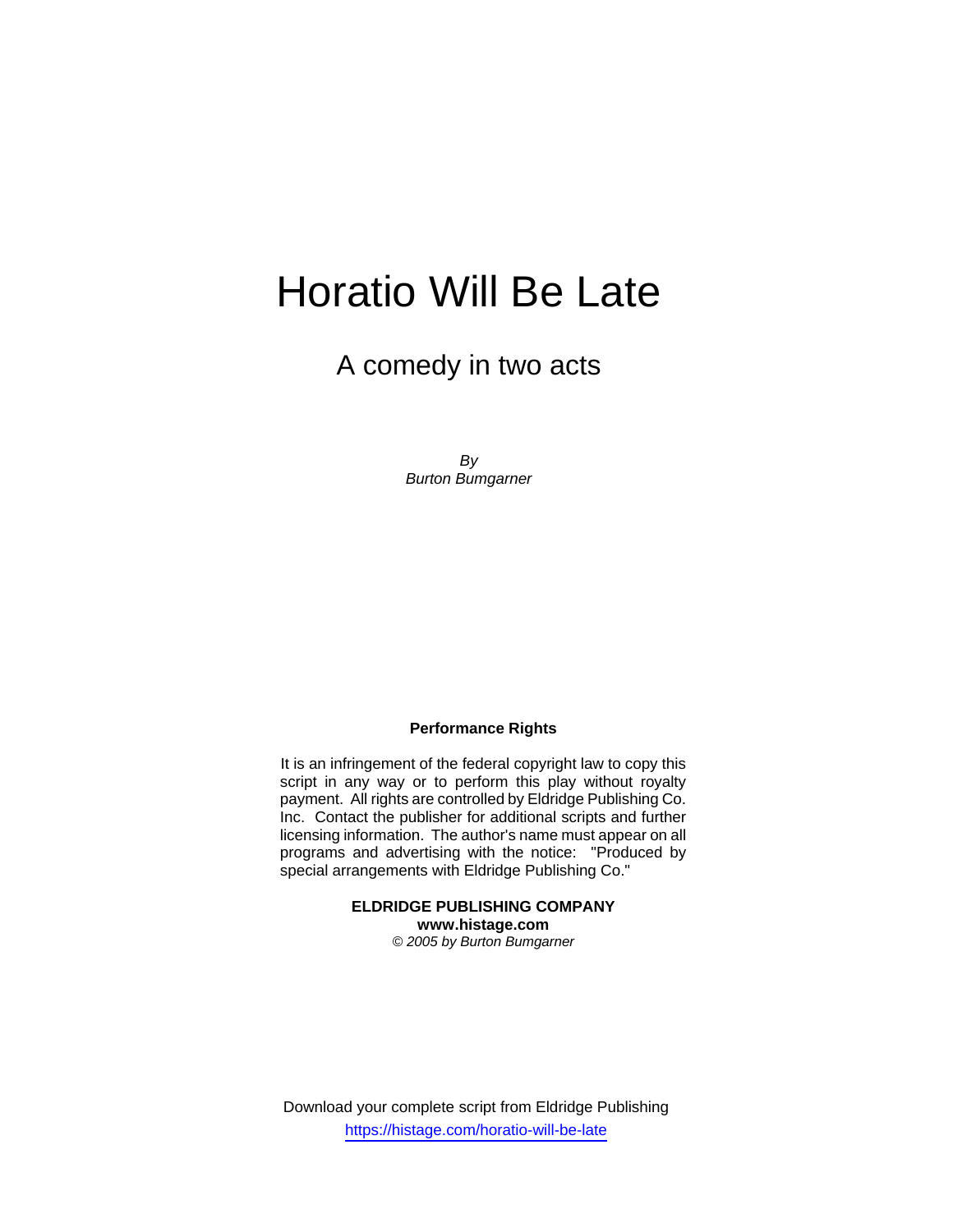#### **STORY OF THE PLAY**

 Miss Duncan, the Stratford High School drama teacher, has always wanted to direct "Hamlet," but from the very start her production is doomed. The lead actor is a prima dona who exasperates his peers. The other actors are either jealous that they weren't cast in different roles, or clueless. On opening night the costumes still haven't arrived, so the stage crew tries to improvise with costumes from previous shows, such as "Grease," and "South Pacific." The makeup is lost in a car fire, and the actor who is to play Horatio calls from the hospital: he is about to have an emergency appendectomy.

 A member of the cast has a cousin who is a professional actor, and who recently performed in "Hamlet." When he arrives, Miss Duncan learns, much to her horror, that the actor played the role of Hamlet, not Horatio. When cue cards are suggested, they discover their actor is dyslexic and can't read them.

 Chaos reigns as actors upstage each other, mis-cue each other, and finally end up in a big fight. Add a nosy principal, a visitor from an arts conservatory, and the pressure of trying to fulfill the terms of a state grant, and we have the worst, and the funniest, production ever of Shakespeare's great tragedy.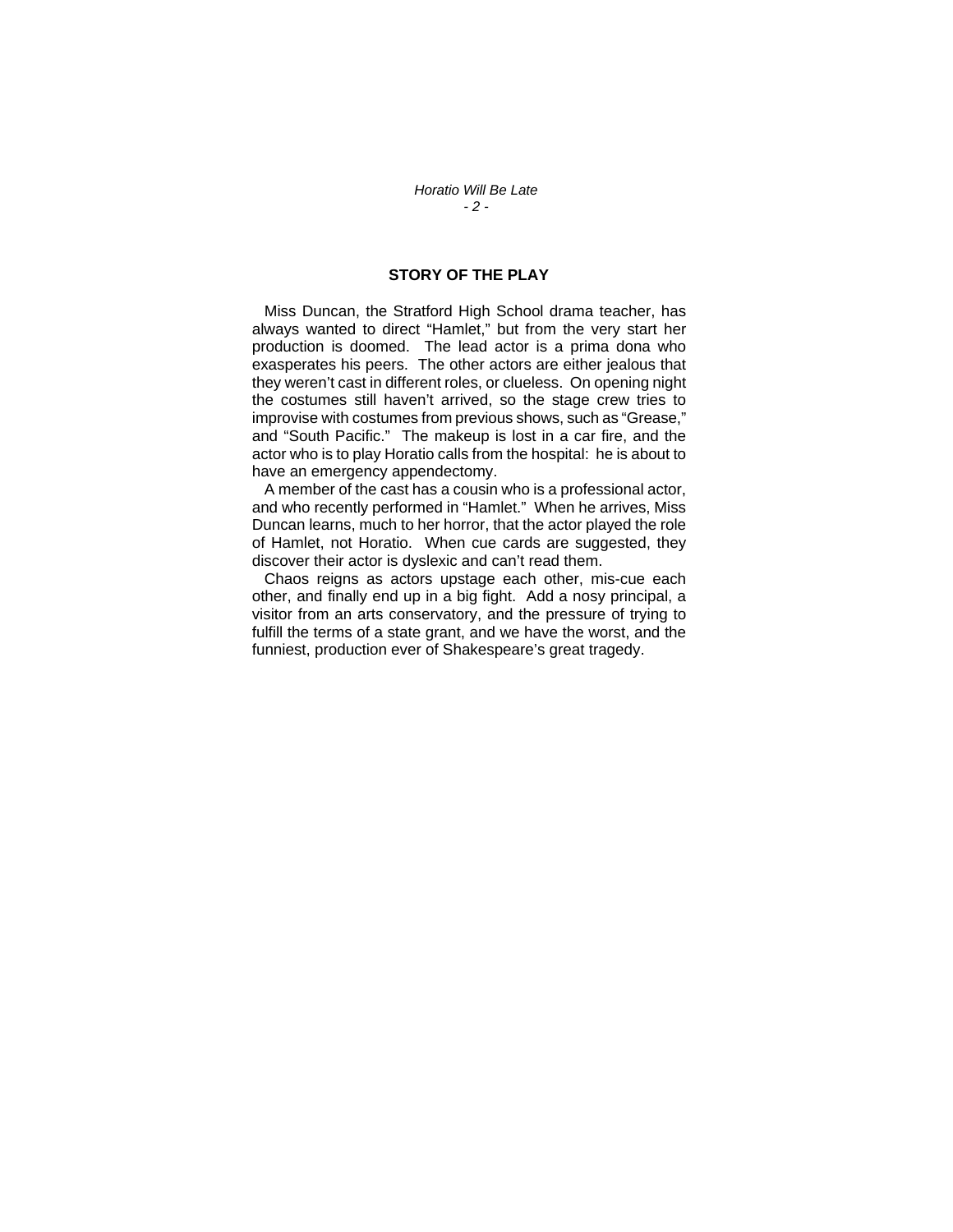*Horatio Will Be Late - 3 -* 

## **CAST OF CHARACTERS**

*(6 m, 6 w)* 

MISS DUNCAN: High school drama teacher. MRS. QUINCE: High school principal, not a theater person. SARAH: A student, will play Ophelia. BEN: A student, will play Polonius. WILL: A student, clueless, will play Rosencrantz. JOSH: A student, will play the Ghost. DREW: A student, a prima dona, will play Hamlet. ASHLEY: A student, will play Guildenstern. KATHY: A student, will play Gertrude. ZACK: A professional actor, tries to play Horatio. KELLY: A student, handles makeup and costumes. DR. LUCIUS BARRYMORE: A visitor from the Arts Conservatory; has no lines.

#### **SYNOPSIS**

Act I: Late afternoon, the day of the performance. Act II: The performance that evening.

#### **SETTING**

The setting for Act I is the green room, backstage, of the Stratford High School Theater. Upstage are coat racks with costumes, and tables with makeup, wigs, props, furniture, etc. Beat-up sofas and chairs are downstage. For Act II the setting is the high school stage and SR wing space. A seat in the audience is left empty. It will be used in the second act.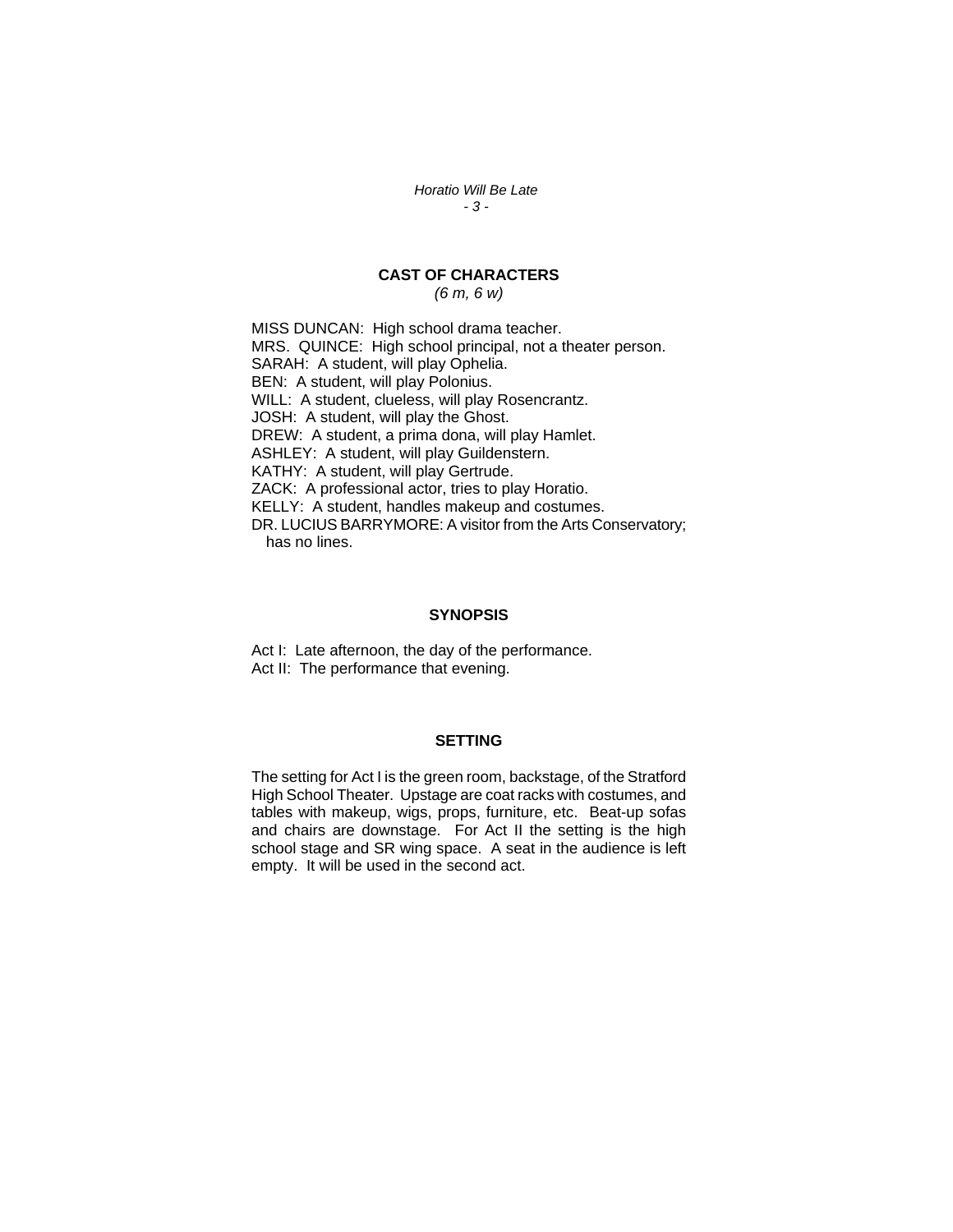#### *Horatio Will Be Late - 4 -*

### **PROPS and SPECIAL COSTUMES**

Cell phone Hawaiian shirts Leis Elizabethan costume for Zack Slip of paper **Crutches** Note pad and pen Surfboard with cue cards taped on it Reading glasses Frankenstein mask Script Cup from fast food restaurant **Handkerchief** Muumuus Grass skirt Poodle skirt Baseball jersey Victorian dress Cold cream Clown makeup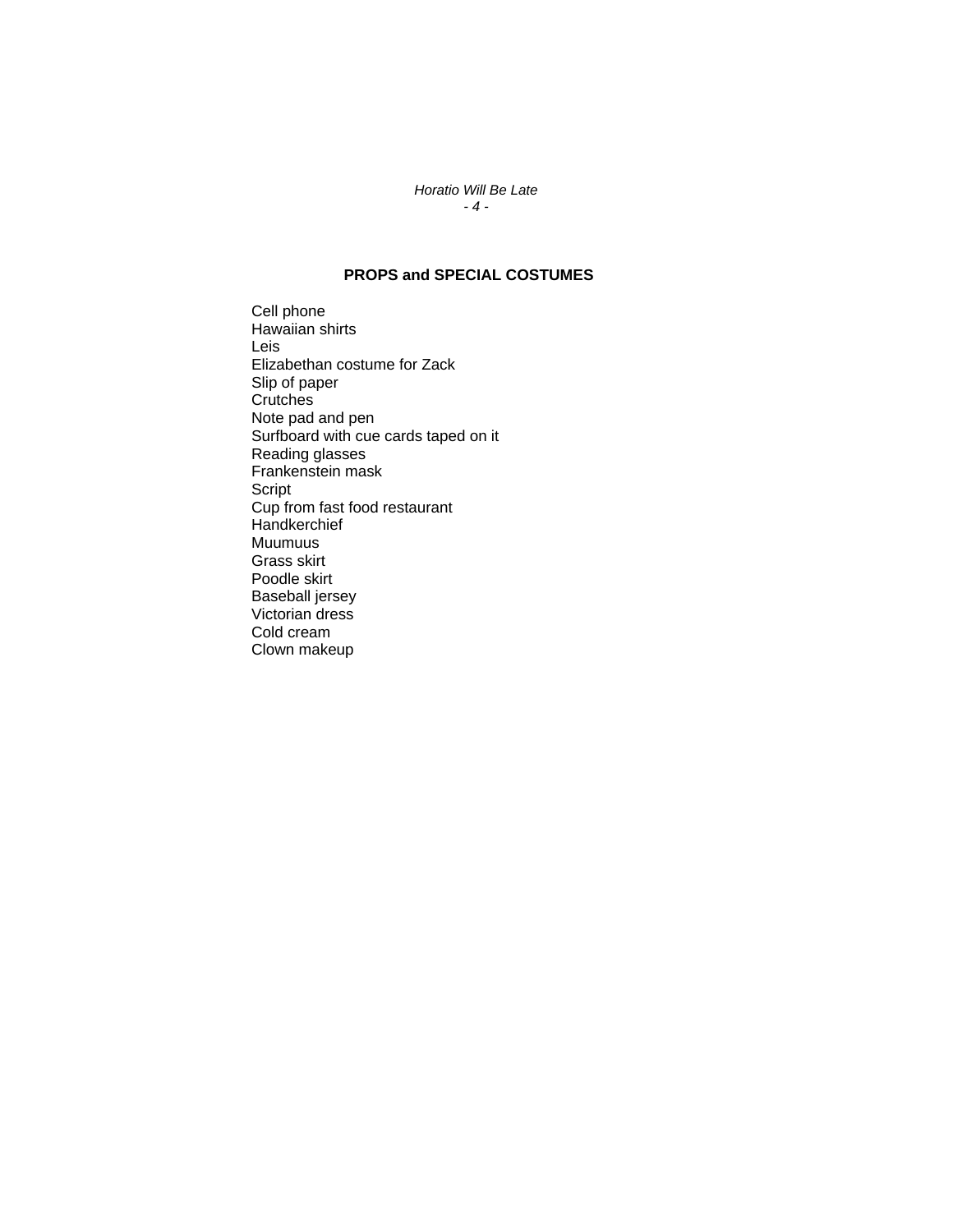## **ACT I**

*(AT RISE: Late afternoon. MISS DUNCAN, the director, is talking on her cell phone. She paces downstage. SARAH, BEN, KELLY and WILL ENTER. Sarah is wearing Hawaiian clothes, a muumuu, leis, etc. They wait for Miss Duncan to finish her conversation.)*

DUNCAN: *(On phone.)* Why are my costumes in New Jersey? There were supposed to be here two weeks ago! I sent you a list of my cast and I sent you a check! My play is about to open and I don't have any costumes! WHAT ARE YOU GOING TO DO ABOUT IT? ... I don't want my check back! I want the costumes I rented! ... *(With desperation.)* I'M NOT ANGRY! I'M DESPERATE! ... Hello? *(To STUDENTS.)* He hung up. What else can go wrong with this production?

BEN: Somebody might come see it.

DUNCAN: *(To BEN.)* That's not funny! *(To SARAH.)* Why are you dressed like that?

SARAH: Kelly did it.

DUNCAN: *(To KELLY.)* Why is Sarah dressed like that?

KELLY: You told me to look for costumes in case we didn't get the ones you rented.

DUNCAN: We're doing "Hamlet," not "Gilligan's Island."

KELLY: We don't have a very good costume department.

BEN: *(Rolls HIS eyes.)* All we've done lately are zany comedies set in New York apartments.

WILL: I like those zany comedies! Especially that last one by ... *(Thinks.)* Neil Diamond.

SARAH: Neil Diamond?

WILL: Yeah. You know. "Barefoot in the Dark."

SARAH: That's "Barefoot in the PARK"!

WILL: That's what I said. So why are we doing this "Hamlet" thing?

DUNCAN: I thought our school needed a challenge. We haven't produced a Shakespeare play in fifteen years. And I always wanted to direct "Hamlet." Shakespeare's greatest tragedy!

WILL: I'm having trouble following the story. Is it supposed to be funny?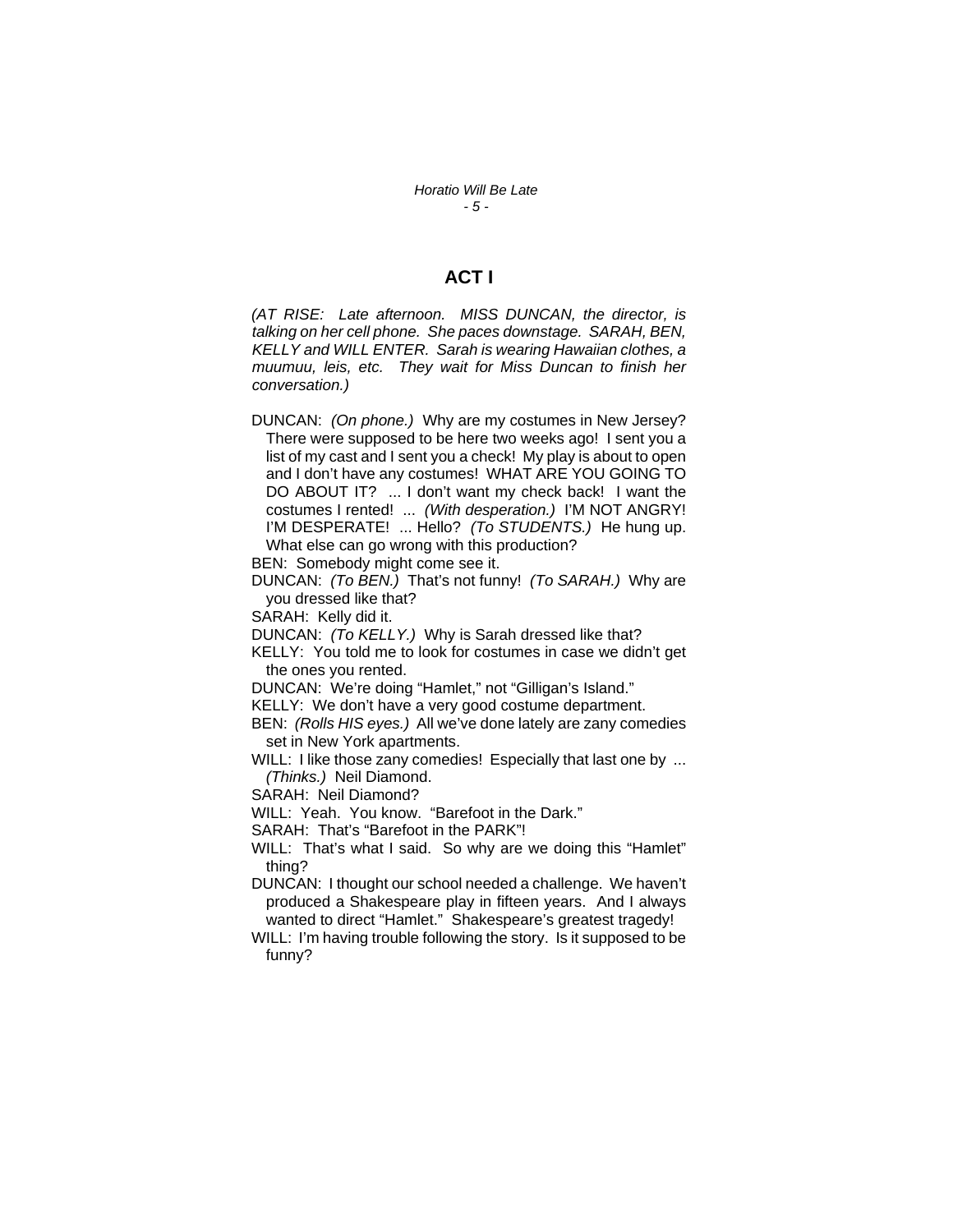DUNCAN: Funny? It's arguably the greatest drama in the English language!

WILL: So you're saying ... it's not supposed to be funny?

BEN: Have you even read it?

WILL: Kind of. I can't quite tell what it's about.

SARAH: Look, Will. Hamlet's father is murdered by Claudius. His father's ghost appears to Hamlet and tells him to avenge his death. Meantime, Claudius has married Hamlet's mother and he's the king of Denmark.

WILL: That's not very funny.

- BEN: Instead of killing Claudius, Hamlet kills Polonius, and then goes to England with his friends, Rosencrantz and Guildenstern.
- WILL: *(With pride.)* I'm one of those guys!
- BEN: Right. You're Rosencrantz. You and your friend are supposed to kill Hamlet.

WILL: Why?

BEN: Because Claudius told you to. But Hamlet kills you two instead.

WILL: I knew I got killed, but I thought it was supposed to be funny.

SARAH: Hamlet returns to Denmark and learns that Ophelia, the daughter of Polonius, has killed herself, and her brother, Laertes, wants to avenge his father's murder by killing Hamlet.

BEN: Claudius arranges a duel. He dips the tip of a sword in poison which strikes both Hamlet and Laertes.

- SARAH: Then Gertrude mistakenly drinks from a cup of poison, and right before he dies, Hamlet stabs Claudius with a dagger.
- KELLY: And everyone lives happily ever after ... except they're dead.

WILL: Whoa! Is this thing rated R? My mother won't like it if has bad words and lie-citinus behavior.

DUNCAN: Are you trying to say la-CIV-ious behavior? WILL: I don't know. Am I?

SARAH: Look, Rosenbush. Just go to England and die. That's all you have to worry about.

*(JOSH ENTERS dressed in black.)*